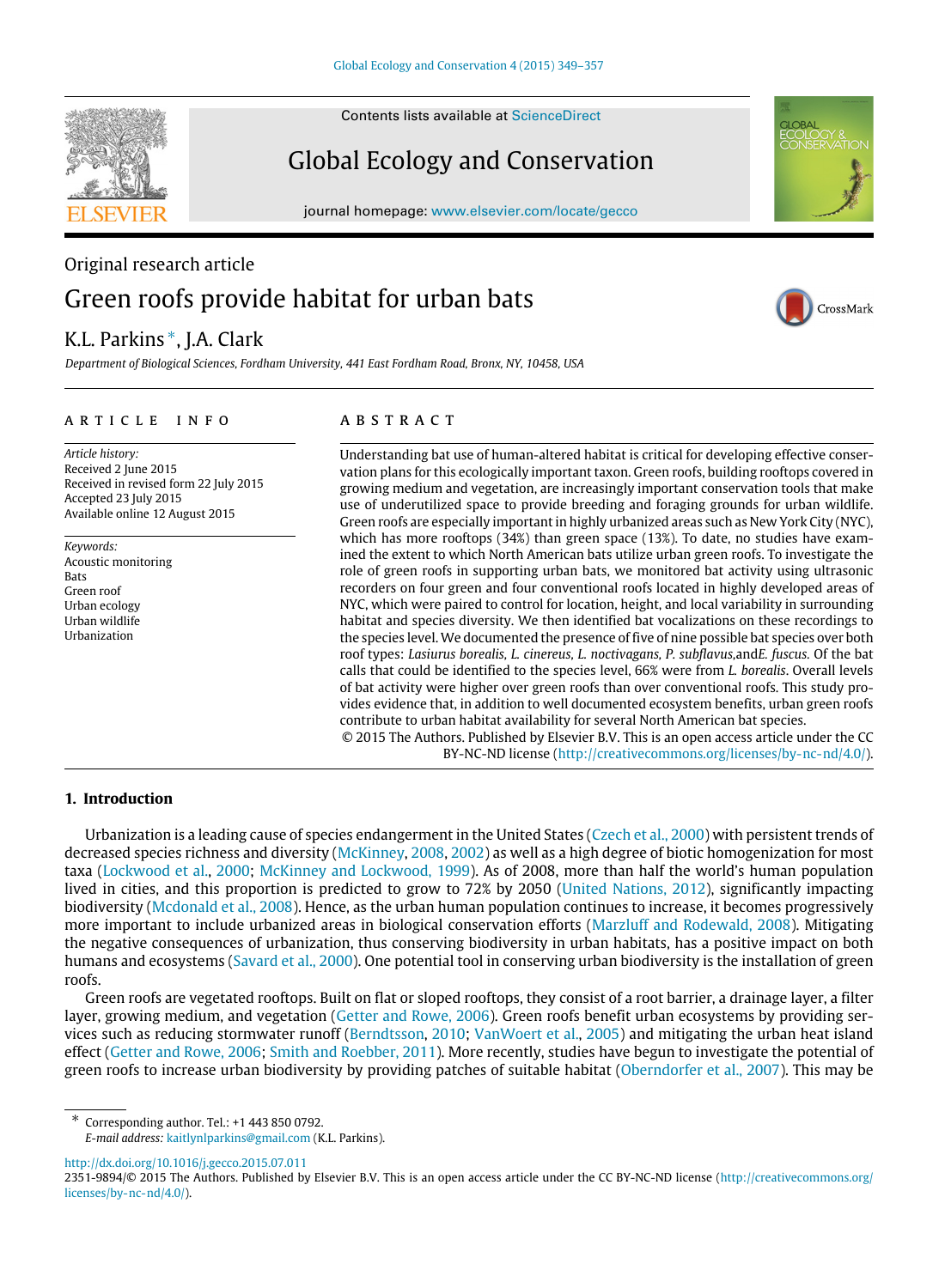of particular importance in cities where there is more rooftop surface area than available green space. Several recent studies found that vegetated roofs can provide valuable habitat for a multitude of microorganisms and arthropods, especially when designed to replicate native habitat [\(Braaker](#page-7-12) [et al.,](#page-7-12) [2014;](#page-7-12) [Brenneisen,](#page-7-13) [2007;](#page-7-13) [Colla](#page-7-14) [et al.,](#page-7-14) [2009;](#page-7-14) [Getter](#page-7-8) [and](#page-7-8) [Rowe,](#page-7-8) [2006;](#page-7-8) [Kadas,](#page-7-15) [2007\)](#page-7-15). Even small green roofs increase the connectivity of urban habitat patches, influencing the diversity of mobile arthropods positively [\(Braaker](#page-7-12) [et al.,](#page-7-12) [2014\)](#page-7-12). An arthropod prey base and vegetative cover has the potential to provide usable habitat for vertebrates with the mobility to reach rooftops. Birds are known to use green roofs for foraging and nesting [\(Baumann,](#page-7-16) [2007\)](#page-7-16) and, in some cases, green roof habitats are developed specifically for avian species of concern [\(Gedge](#page-7-17) [and](#page-7-17) [Kadas,](#page-7-17) [2005;](#page-7-17) [Oberndorfer](#page-7-11) [et al.,](#page-7-11) [2007\)](#page-7-11).

However, birds are not the only vertebrates with the potential to take advantage of urban rooftop habitats. Bats are an ecologically and economically important taxonomic group [\(Boyles](#page-7-18) [et al.,](#page-7-18) [2011;](#page-7-18) [Kunz](#page-7-19) [et al.,](#page-7-19) [2011\)](#page-7-19), and, presumably, volancy enables them to take advantage of small, elevated patches of habitat that are inaccessible to terrestrial mammals. While some bats are commonly observed in cities worldwide (e.g., [Avila-Flores](#page-7-20) [and](#page-7-20) [Fenton,](#page-7-20) [2005;](#page-7-20) [Hourigan](#page-7-21) [et al.,](#page-7-21) [2010](#page-7-21) and [Rydell,](#page-7-22) [1992\)](#page-7-22), the effects of urbanization are species-specific and highly dependent on landscape context [\(Gehrt](#page-7-23) [and](#page-7-23) [Chelsvig,](#page-7-23) [2004,](#page-7-23) [2003\)](#page-7-24) and level of disturbance [\(Hourigan](#page-7-25) [et al.,](#page-7-25) [2006;](#page-7-25) [Jung](#page-7-26) [and](#page-7-26) [Kalko,](#page-7-26) [2011\)](#page-7-26). Most studies of urban bats have found that [u](#page-7-20)rbanization results in a reduction of species diversity and the dominance of a few, open-adapted, generalist species [\(Avila-](#page-7-20)[Flores](#page-7-20) [and](#page-7-20) [Fenton,](#page-7-20) [2005;](#page-7-20) [Coleman](#page-7-27) [and](#page-7-27) [Barclay,](#page-7-27) [2012;](#page-7-27) [Duchamp](#page-7-28) [and](#page-7-28) [Swihart,](#page-7-28) [2008;](#page-7-28) [Loeb](#page-7-29) [et al.,](#page-7-29) [2008;](#page-7-29) [Luck](#page-7-30) [et al.,](#page-7-30) [2013;](#page-7-30) [Threlfall](#page-7-31) [et al.,](#page-7-31) [2011;](#page-7-31) [Ulrey](#page-7-32) [et al.,](#page-7-32) [2005\)](#page-7-32). Even among urban-adapted bats, however, activity is dependent on the availability of suitable habitat for roosting and foraging as well as prey within the urban matrix [\(Avila-Flores](#page-7-20) [and](#page-7-20) [Fenton,](#page-7-20) [2005;](#page-7-20) [Dixon,](#page-7-33) [2011\)](#page-7-33). Thus, the presence of green roofs with high arthropod abundance and diversity may be beneficial foraging grounds for bats in urban habitats.

[Pearce](#page-7-34) [and](#page-7-34) [Walters](#page-7-34) [\(2012\)](#page-7-34) provided preliminary evidence supporting this prediction in the UK: bat activity was higher over green roofs compared to roofs with only conventional roofing material. Because [Pearce](#page-7-34) [and](#page-7-34) [Walters](#page-7-34) [\(2012\)](#page-7-34) monitored each site in their study for only a total of seven nights during a single breeding season and because bat activity has high temporal variability [\(Hayes,](#page-7-35) [1997\)](#page-7-35), their results are difficult to generalize.

The primary objective of this study is to expand the previous research investigating urban green roofs as habitat for bats. We collected a larger dataset than previous studies by comparing bat activity over urban green and conventional urban rooftop sites for an entire season. Using passive recording devices, we recorded bat passes and feeding buzzes (defined below), which can indicate foraging activity. We predicted that there would be more bat activity and higher species richness over urban green roofs than nearby comparable conventional roofs. Because surrounding landscape variables are likely to influence bat activity at a given site, we also investigated surrounding land cover on overall bat activity.

## **2. Methods**

#### *2.1. Study sites*

Study sites were located within the Bronx, Queens, and Manhattan boroughs of New York, NY, USA. New York City (NYC) has an approximate population of 8.4 million people over 487 km<sup>2</sup> [\(US](#page-8-1) [Census](#page-8-1) [Bureau,](#page-8-1) [2014\)](#page-8-1).

To compare bat activity between green and conventional roof sites, we used a paired study design as recommended by [Hayes](#page-7-35) [\(1997\)](#page-7-35) to help control for the large amount of temporal variation in bat activity within and among nights and seasons. Four green roofs were selected for this study. Each roof had a waterproof membrane and growing substrate, and all were completely covered in vegetation. For each green roof, a nearby conventional roof site was selected for comparison. Conventional roofs were the same number of stories tall as the paired green roof, were located within one city block of the green roof, and had conventional blacktop or concrete roofing material with no vegetation [\(Fig. 1\)](#page-2-0). All paired sites were either six or eight stories tall and of similar height to surrounding buildings, and there was no difference in lighting on the roofs—no roofs had distinctive or exceptional nighttime lighting. One of the paired roof sites was connected but located a substantial distance away from each other so that recorders on each roof type were only recording bat activity over the roof on which they were installed. Examining recordings after the first week of deployment verified that each set of paired detectors did not record the same bats simultaneously.

#### *2.2. Bat acoustic recording*

Bat activity was recorded using passive SongMeter SM2BAT+ (Wildlife Acoustics, Concord, MA) full spectrum ultrasonic acoustic recording units (detectors) between 1 May and 5 September 2013. Passive sampling was used instead of active recording because personnel were not allowed on rooftops at night. One detector was deployed in the center of each roof and left for the duration of the study for a total of eight detectors on eight roofs. We attached external SMX-US omnidirectional microphones to the top of 2.7-m poles to minimize echolocation bounce off of hard surfaces and to maximize the number and quality of calls recorded. Microphones were calibrated before deployment [\(Parsons](#page-7-36) [and](#page-7-36) [Szewczak,](#page-7-36) [2009\)](#page-7-36) using an Ultrasonic Calibrator (Wildlife Acoustics, Concord, MA) with a 40 kHz pulse.

Detectors were set to record calls continuously from civil twilight to civil twilight. Detectors were set with a 192 kHz sample rate, 12 kHz digital high pass filter, 18 dB trigger level, microphone bias off, and 36 dB gain. We used a 2.0 s trigger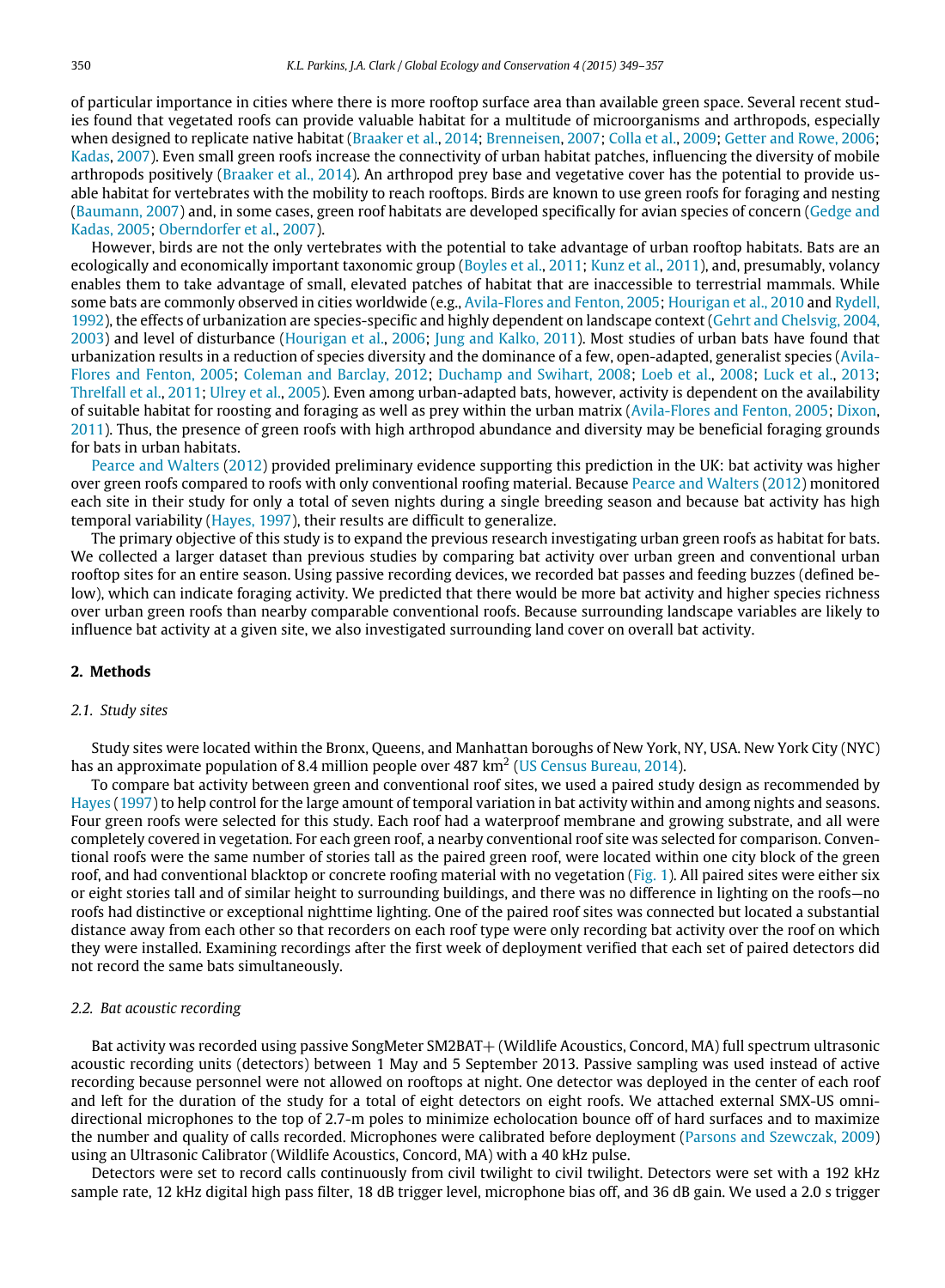<span id="page-2-0"></span>

**Fig. 1.** Location of paired green and conventional roof sites in New York City, NY, USA used in this study of urban bat activity.

window minimum and 8.0 s maximum file length so that calls would be an appropriate length for the analysis software. Calls were recorded in WAV format onto data cards and copied to hard drives for later analysis. Data cards and batteries were changed every two weeks.

#### *2.3. Bat call analysis*

Due to occasional unexpected detector failures (e.g., because of battery displacement or vandalism), only data from nights when both detectors in a pair were functioning for the entire night were included for analysis. This approach helped maintain the integrity of the paired design. Recordings from all sites were first passed through SonoBat Batch Scrubber Utility 5.2 (DND Design, Arcata, CA) using default settings to remove the majority of files that did not contain bat passes. A bat pass (or ''call'') was defined as a file with two or more pulses and with each pass separated by one or more seconds [\(Kalcounis](#page-7-37) [et al.,](#page-7-37) [1999;](#page-7-37) [White](#page-8-2) [and](#page-8-2) [Ghert,](#page-8-2) [2001\)](#page-8-2). Due to the large amount of regular, high- and low-frequency ambient noise in our urban setting, files were then visually inspected on a time–frequency sonogram for the presence of bat echolocation calls in order to manually eliminate files that contained only non-bat noise.

All passes identified as ''bats'', including those that were not suitable for species identification, were used to calculate an index of bat activity. Relative bat activity at each site was quantified as the number of bat passes per night [\(Gehrt](#page-7-24) [and](#page-7-24) [Chelsvig,](#page-7-24) [2003\)](#page-7-24). The activity index does not provide an estimate of abundance of bats in an area [\(Hayes,](#page-7-38) [2000\)](#page-7-38) but is, instead, an estimate of the relative use of a site and can be used to make relative comparisons between sites [\(Hayes,](#page-7-38) [2000;](#page-7-38) [Parsons](#page-7-36) [and](#page-7-36) [Szewczak,](#page-7-36) [2009\)](#page-7-36).

#### *2.3.1. Foraging activity*

Quantification of passes containing ''feeding buzzes'' or ''terminal buzzes'' (*see* [Griffin,](#page-7-39) [1958](#page-7-39) and [Griffin](#page-7-40) [et al.,](#page-7-40) [1960\)](#page-7-40) is often used to indicate foraging activity in acoustic monitoring studies (e.g., [Avila-Flores](#page-7-20) [and](#page-7-20) [Fenton,](#page-7-20) [2005;](#page-7-20) [Fukui](#page-7-41) [et al.,](#page-7-41) [2006;](#page-7-41) [Grindal](#page-7-42) [et al.,](#page-7-42) [1999;](#page-7-42) [Kalcounis](#page-7-37) [et al.,](#page-7-37) [1999;](#page-7-37) [McCracken](#page-7-43) [et al.,](#page-7-43) [2007;](#page-7-43) [Pearce](#page-7-34) [and](#page-7-34) [Walters,](#page-7-34) [2012](#page-7-34) and [Vaughan](#page-8-3) [et al.,](#page-8-3) [1997\)](#page-8-3). We examined passes visually for the characteristic high inter-pulse repetition rate, steep pulse slope, and short pulse duration of a feeding buzz [\(Griffin](#page-7-40) [et al.,](#page-7-40) [1960;](#page-7-40) [McCracken](#page-7-43) [et al.,](#page-7-43) [2007;](#page-7-43) [Schnitzler](#page-7-44) [and](#page-7-44) [Kalko,](#page-7-44) [2001\)](#page-7-44) as in [Kalcounis](#page-7-37) [et al.](#page-7-37) [\(1999\)](#page-7-37). Passes containing feeding buzzes were labeled as such, tallied for each site, and used to calculate a ''buzz ratio'' or ratio of feeding buzzes to bat passes [\(Vaughan](#page-8-4) [et al.,](#page-8-4) [1996\)](#page-8-4). Passes containing feeding buzzes were only quantified for overall bat activity, not for each species specifically.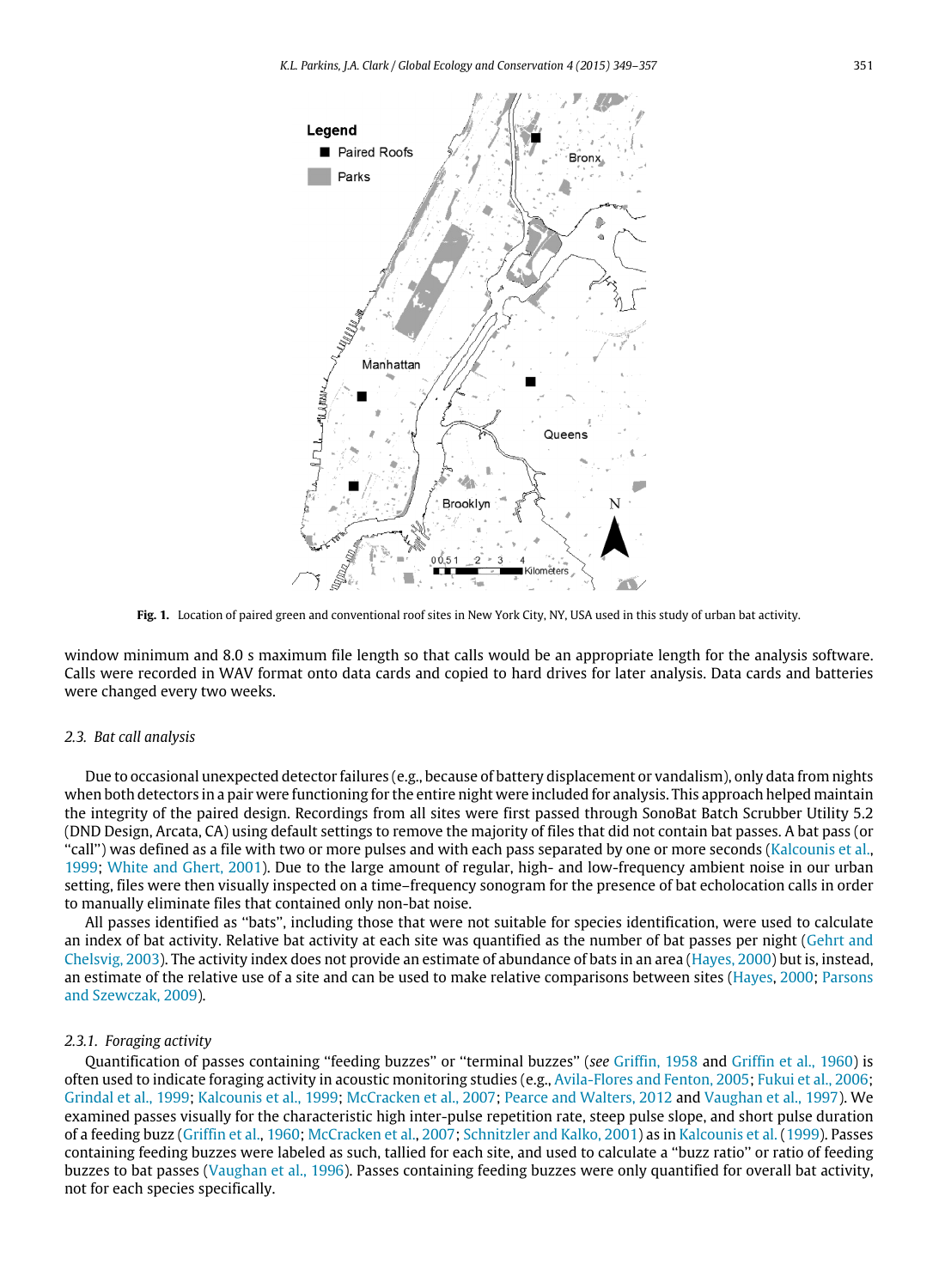## *2.3.2. Species identification*

Bat passes were examined for quality before species analysis, and only regular, search phase calls with a single echolocating bat were used for species analysis as low-quality, fragmented calls are likely to result in misidentification [\(Szewczak,](#page-7-45) [2002\)](#page-7-45). Any obviously fragmented calls were not included for analysis [\(Miller,](#page-7-46) [2001\)](#page-7-46). These calls were then analyzed using default settings in SonoBat NNE 3.2.0 automated classifier: a required call quality of 0.80 and a 0.90 decision threshold (*as* in [Kalcounis-Ruppell](#page-7-47) [et al.,](#page-7-47) [2013](#page-7-47) and [Jameson](#page-7-48) [and](#page-7-48) [Willis,](#page-7-48) [2014\)](#page-7-48). Identifications were then checked using an acoustic identification key to confirm species presence at each site and to investigate any unusual identifications made by the automated classifier.

The ability to make interspecific comparisons among sites using acoustic recordings is limited, and the ability to record and correctly identify calls varies between species [\(Hayes,](#page-7-38) [2000;](#page-7-38) [O'Farrell](#page-7-49) [and](#page-7-49) [Gannon,](#page-7-49) [1999\)](#page-7-49), as species composition can be skewed by the presence of a small number of highly active bats. To account for species-specific differences in activity, we used the Miller activity index [\(Miller,](#page-7-46) [2001\)](#page-7-46) to examine relative activity between species. The Miller activity index is determined by the number of one-minute time blocks that each species is present at each site. We also examined the difference in species richness between sites using only species presence.

#### *2.4. Vegetation cover analysis*

Land cover was analyzed using ArcMap10.2 (ESRI, Redlands, CA). The data source was the 2010 Landcover Raster Dataset, a high resolution (3 ft<sup>2</sup>) raster available from NYC OpenData [\(https://data.cityofnewyork.us\)](https://data.cityofnewyork.us). We reclassified seven land cover classes into the following four classes: impervious surface (includes road, buildings and other paved surfaces), water, bare earth, and vegetative cover (includes tree canopy cover and grass/shrubs). We defined concentric circular buffers at 100, 500, and 1000 m around each site [\(Dixon,](#page-7-33) [2011\)](#page-7-33) and extracted land cover data from these buffers. Buffers larger than 1000 m could not be used because this resulted in the overlapping of buffers from two of the sites that were only slightly more than 2 km apart.

#### *2.5. Statistical analysis*

All statistical analyses used R version 3.1.1 [\(R](#page-7-50) [Core](#page-7-50) [Development](#page-7-50) [Team,](#page-7-50) [2014\)](#page-7-50), and a significance level of  $\alpha = 0.05$  was set for all tests. We used a linear mixed effect model with roof type as a fixed effect and week as the random effect to examine bat activity over the duration of the sampling period. Differences in proportion of feeding buzzes between roof types and intraspecific differences in activity were tested using a chi-square test.

We tested for differences in the amount of vegetation at 100, 500, and 1000 m between green and conventional roof sites using a paired *t*-test to confirm the integrity of the paired design. We tested for covariance between vegetation at 100, 500, and 1000 m using Pearson's correlation. Linear regression models were run to examine the relationship between surrounding vegetation and bat activity.

#### **3. Results**

#### *3.1. Overall bat activity*

Bat detectors ran for a total of 676 detector nights (where one detector night = one detector deployed at one site for one night) between 1 May and 5 September 2013. Detectors functioned for an average of 85 nights per site over the sampling period, and 965 bat passes were recorded. Taking into account the effect of week, the effect of roof type was significant; green roofs had higher average bat activity per night  $(F_{(1,93.25)} = 4.45 \ p = 0.04)$  [\(Fig. 2\)](#page-4-0).

Passes containing feeding buzzes constituted only 2% of all passes, with only 12 and 8 buzzes over green and conventional roof types respectively. This difference in buzz ratio over green versus conventional roofs was not significant (chi-square test,  $p = 0.99$ ); however, the number of passes containing feeding buzzes were strongly correlated with total bat passes at each site ( $r = 0.98$ ,  $p < 0.001$ ).

### *3.2. Species specific bat activity*

Of the 965 total passes, 67% were categorized into the Sonobat designated high frequency call clade, which for the NY region includes *Lasiurus borealis*, *Perimyotis subflavus*, and *Myotis spp.* The remaining 33% were classified into the low frequency call clade compromising *Eptesicus fuscus, Lasionycteris noctivagans*, and *L. cinereus*. Overall, 579 of passes (60%) could be identified to species.

Over green roofs, five species were recorded with Sonobat estimated likelihoods of 0.90 or above: *L. borealis*, *L. noctivagans*, *E. fuscus*, *P. subflavus* and *L. cinereus*. The most prominent species, *L. borealis*, accounted for 69% of all identified passes; 15% were *L. cinereus*, 15% *L. noctivagans*, 4% *P. subflavus*, and 3% *E. fuscus*.

Over conventional roofs, three species were recorded with Sonobat estimated likelihoods of 0.90 or above: *L. borealis*, *L. noctivagans*, and *L. cinereus*. There were three passes from *P. subflavus* and one from *E. fuscus*, which gave estimated likelihood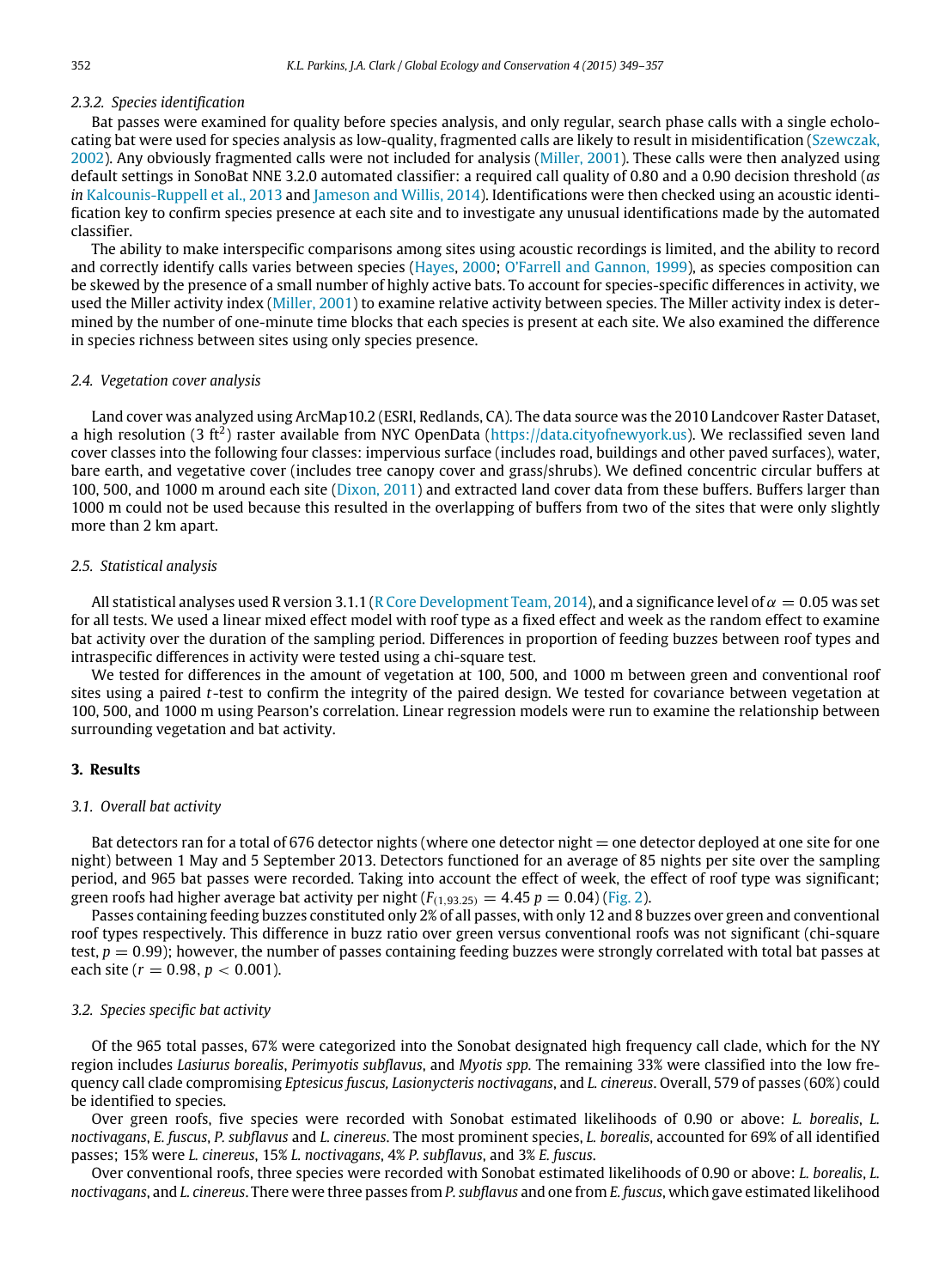<span id="page-4-0"></span>

<span id="page-4-1"></span>Fig. 2. Bat activity index (passes per night) ( $\pm$ SE) over green and conventional roofs in New York City, NY, between 1 May and 5 September 2013. Green roofs had higher levels of bat activity than conventional roofs ( $p = 0.04$ ). (For interpretation of the references to color in this figure legend, the reader is referred to the web version of this article.)



**Fig. 3.** Total activity index [\(Miller,](#page-7-46) [2001\)](#page-7-46) for each bat species recorded over green and conventional roofs in New York City, NY, USA: *Eptesicus fuscus* (EPFU), *Lasiurus borealis* (LABO), *L. cinereus* (LACI), *Lasionycteris noctivagans* (LANO), *Perimyotis subflavus* (PESU). Differences in activity were found for only for EPFU, LABO, and PESU ( $p < 0.05$ ).

values of 0.58 and 0.23 respectively; however, upon inspection and analysis with an acoustic key, all of these passes were confirmed to be from the species assigned by Sonobat, thus *P. subflavus* and *E. fuscus* were also considered confirmed over conventional roofs. The most prominent species, *L. borealis,* accounted for 60% of all identified passes; 26.5% were *L. cinereus*, 11% *L. noctivagans*, 1% *P. subflavus*, and 0.5% *E. fuscus*.

There was no difference in species richness between the roof types: all five species were recorded over both green and conventional roofs. We found differences between total activity index over each roof type for *L. borealis* (*p* < 0.001), *E. fuscus*  $(p = 0.03)$ , and *P. subflavus*  $(p = 0.01)$  [\(Fig. 3\)](#page-4-1).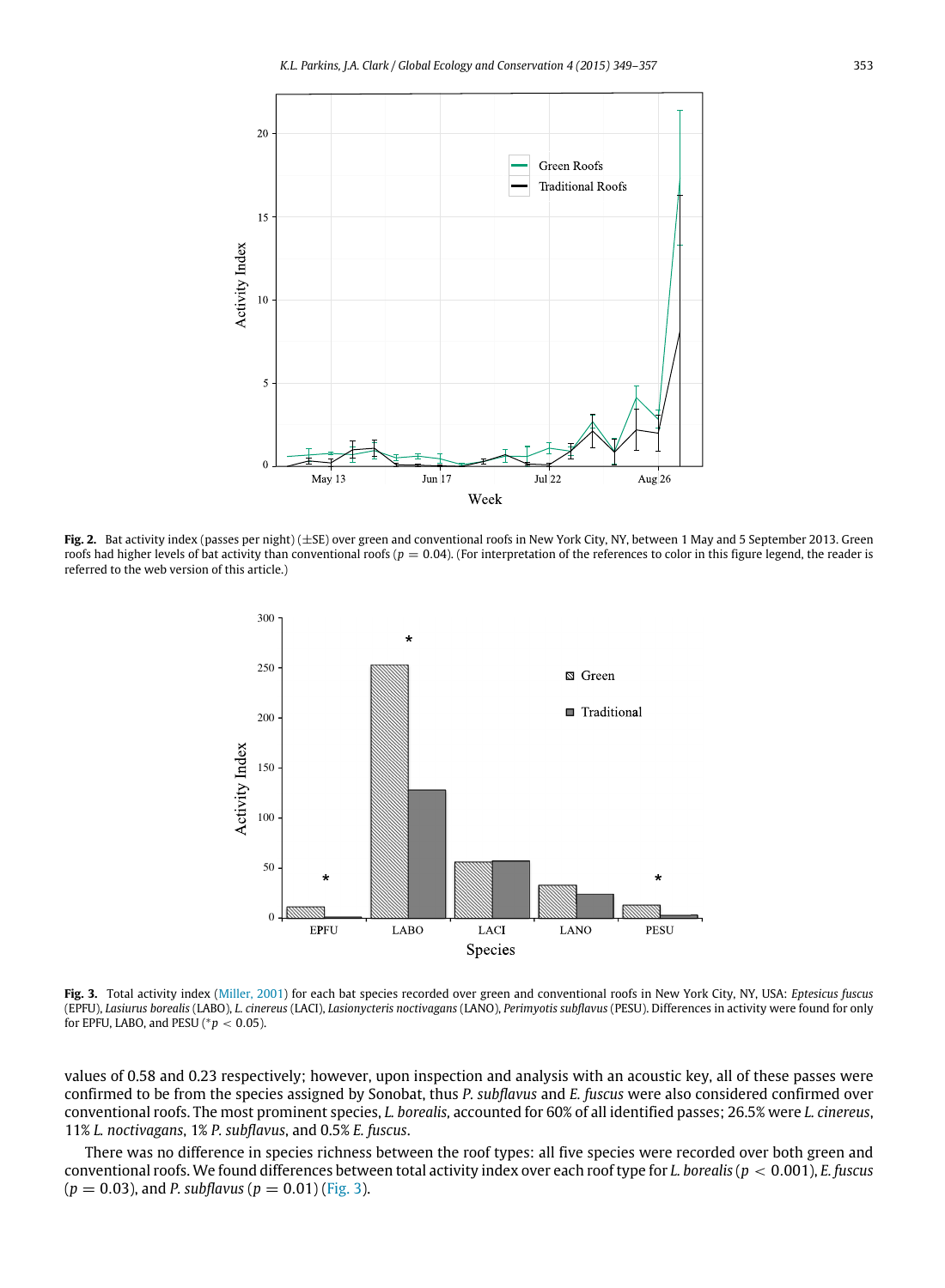Vegetation cover at 100, 500, and 1000 m around green and conventional roof

<span id="page-5-0"></span>**Table 1**

| sites ( $QU = Queens$ , $BX = Bronx$ , $FI = Fashion Institute$ , $GS = Grand St$ .). |      |               |                   |         |
|---------------------------------------------------------------------------------------|------|---------------|-------------------|---------|
| Buffer $(m)$                                                                          | Site | Percent cover |                   |         |
|                                                                                       |      | Green roof    | Conventional roof | p-value |
| 100                                                                                   | BX   | 6.09          | 5.87              |         |
|                                                                                       | FI   | 5.70          | 1.60              |         |
|                                                                                       | GS   | 3.21          | 1.03              |         |
|                                                                                       | QU   | 10.94         | 10.49             |         |
|                                                                                       | Mean | 6.48          | 4.75              | 0.27    |
| 500                                                                                   | BX   | 15.80         | 15.47             |         |
|                                                                                       | FI   | 10.72         | 9.28              |         |
|                                                                                       | GS   | 6.47          | 4.09              |         |
|                                                                                       | QU   | 8.26          | 8.96              |         |
|                                                                                       | Mean | 10.31         | 9.45              | 0.39    |
| 1000                                                                                  | BX   | 28.2          | 27.56             |         |
|                                                                                       | FI   | 15.64         | 15.51             |         |
|                                                                                       | GS   | 19.07         | 18.04             |         |
|                                                                                       | QU   | 31.86         | 29.05             |         |
|                                                                                       | Mean | 23.69         | 22.54             | 0.41    |

## *3.3. Surrounding land cover*

Surrounding vegetation ranged from 1.0% to 10.9% at 100 m, 4.1% to 15.8% at 500 m, and 15.5% to 31.9% at 1000 m [\(Table 1\)](#page-5-0). We found no difference in the amount of surrounding vegetation between green and conventional roofs sites at any of the three buffer distances (paired *t*-test, *p* > 0.05). Surrounding vegetation was correlated at 100 and 1000 m  $(r = 0.82, p = 0.01)$ . Bat activity was correlated with surrounding vegetation at 1000 m ( $r^2 = 0.50, p = 0.05$ ).

#### **4. Discussion**

## *4.1. The effect of green roofs*

Our prediction that bats would be recorded more often over green than conventional roofs in NYC was based on the assumption that there would be more arthropod prey available to bats over vegetated roofs; hence, we expected that more bats would be present over green roofs due to increased foraging activity. Arthropod samples using sticky and bowl traps collected from three of the four green and conventional roof pairs in this study for a separate research study each showed higher species richness and abundance of arthropods (D. Partridge, unpublished data). Our initial measure of foraging activity, the buzz ratio, did not differ between site types, most likely due to an exceptionally low number of passes containing feeding buzzes recorded. Feeding buzzes are more difficult to record than search phase calls due to faster attenuation of the feeding buzz over shorter distances (*see* [McCracken](#page-7-43) [et al.,](#page-7-43) [2007\)](#page-7-43), an effect that is likely intensified by the presence of constant high frequency urban noise. However, the strong correlation between passes containing feeding buzzes and total passes indicates that total passes may be used as a proxy for foraging activity as in other studies (e.g., [Fukui](#page-7-41) [et al.,](#page-7-41) [2006\)](#page-7-41). The difference in average passes per night between the two roof types was small, but significant, and in agreement with the results of [Pearce](#page-7-34) [and](#page-7-34) [Walters](#page-7-34) [\(2012\)](#page-7-34) in the UK. Because we did not record many feeding buzzes, we could not definitively conclude that bats are foraging over green roofs, and it is possible that they are only commuting in the airspace over the roofs. However, the significantly greater amount of bat activity over green roofs, combined with evidence of more arthropods on green roofs, is a likely explanation of increased foraging activity in these patches. The green and conventional roofs in our study were otherwise similar, and we can think of no other explanation for why bats would choose to commute in green roof airspace over conventional roof airspace.

The presence of bats at a site does not directly give information on the quality of the site as habitat. Bats may be foraging over green roofs, but actual prey capture ratios, as well as quality of prey items, are unknown. We also did not compare between green roofs and other habitat patches, so our conclusions are limited to a comparison of green roofs to conventional roofs. Green roofs may not perform as well when compared to larger habitat patches or those containing resources other than just prey, such as water or trees for roosting. There are also other factors that may affect bat activity of both roof types. The factor ''week'' included in the analysis shows that bat activity is highly variable and is likely affected by date (seasonal bat activity) and temperature.

#### *4.2. Surrounding landscape*

While we found no difference in surrounding vegetation between the site types, the effect of surrounding vegetation at 1000 m on bat activity regardless of roof type was strong. Even though green roofs had, on average, more bat activity than conventional roofs, surrounding vegetation explained 50% of bat activity. The roofs with highest activity levels within each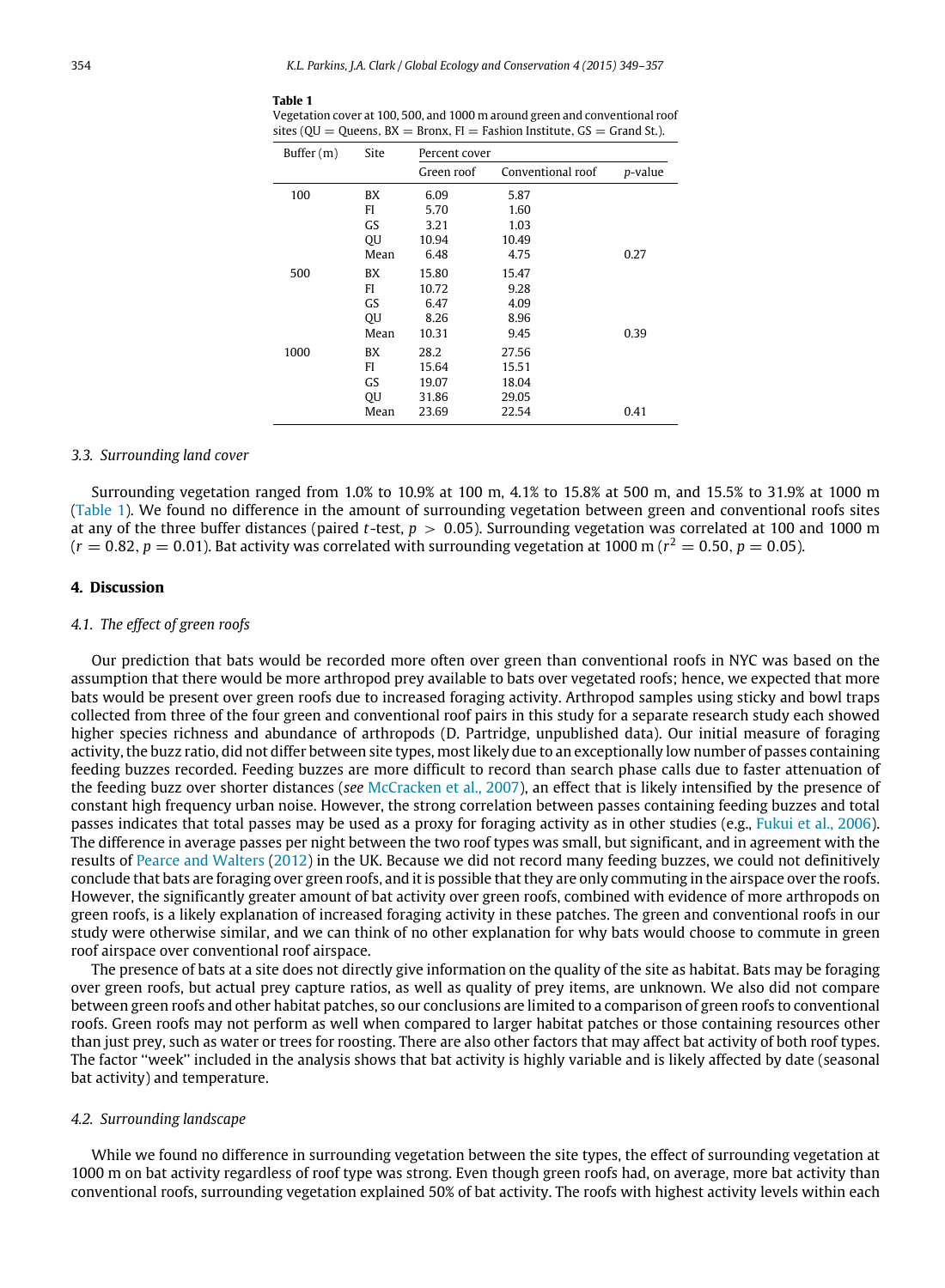roof type were those with more surrounding green space in the form of trees, shrubs, and grass. This result suggests that the availability of nearby habitat is important in contributing to the effectiveness of the green roof as a habitat patch. A visual inspection of aerial photos of the sites reveals that the vast majority of green space near these sites is tree canopy, mostly in the form of street trees and small parks. Given that the three species recorded most frequently are tree roosting bats – *L. borealis, L. noctivagans*, and *L. cinereus* – the presence of roosting habitat nearby may increase the ability of these species to utilize the green roof as foraging habitat or the frequency with which they encounter this habitat and subsequently stay to forage. Another possibility is that, in locations with densely packed buildings and tree canopy, green roofs provide a patch of open space in which bats can more easily forage. In either case, the combination of green roof and surrounding vegetation results in the highest bat activity.

#### *4.3. Species-specific effects*

While little information is available on the bat community composition in NYC, anecdotal evidence from naturalists and park employees in NYC, as well as studies on bats in other metropolitan areas in the US (e.g., [Loeb](#page-7-29) [et al.,](#page-7-29) [2008](#page-7-29) and [Kurta](#page-7-51) [and](#page-7-51) [Teramino,](#page-7-51) [1992\)](#page-7-51) led us to expect that *E. fuscus* would be the dominant species recorded during this study. Instead, *E. fuscus* was the least recorded of all species, and *L. borealis* dominated our recordings. It is likely that nearly all of the high frequency passes recorded (67% of the sample) are from *L. borealis*. The only other possible high frequency species in the region are *P. subflavus* and the *Myotis spp*. Due to the low numbers of *P. subflavus* and complete lack of *Myotis* bats in the subset of passes that were identified to the species level, the majority of unidentified high frequency passes were probably *L. borealis*. Although differences exist in detection rates between bat species that can skew the proportions of species in a sample, the dominance of *L. borealis* and low numbers of *E. fuscus* are substantial enough to challenge conventional wisdom on the community structure of bats in NYC and warrants further investigation to determine if this pattern holds true in other areas of NYC or is an artifact of the type of habitats we surveyed (i.e., parks versus building dense areas).

The lack of a difference in the number of recordings of *L. noctivagans* and *L. cinereus* over each roof type suggests that these species were recorded while commuting through the city. The low overall number of passes each for *E. fuscus* and *P. subflavus* suggests that green roofs may not benefit these two species to any great extent. *E. fuscus* is known to roost in highly urbanized areas and commute long distances to forage outside the city [\(Everette](#page-7-52) [et al.,](#page-7-52) [2001\)](#page-7-52), so there is a possibility that these individuals we recorded are only being recorded over green roofs on their commute to more rural foraging grounds; however, we would then expect to record *E. fuscus* near sunset after emergence and again in the early hours of the morning upon their return. After examining the timing of *E. fuscus* recordings, we observed no patterns that would indicate that this is the case; calls from this species were dispersed throughout the night.

The proportion of *L. borealis* recorded and the greater number of passes recorded over green roofs for this species, suggest that green roofs may be particularly beneficial for this common, generalist species. The peak in activity during the fall migratory season may be due to increased presence of this species during the migratory period.

#### **5. Conclusions**

While we controlled for roof height in this study, green roofs can vary from only a few to tens of stories in height, and vegetation positioned at certain locations within the three-dimensional space of a city may be more or less beneficial to bats. Green roofs can also differ in vegetative composition, e.g., from low-lying drought tolerant species to flourishing native gardens. Our study included representative roofs from both of these classifications. The type of invertebrate habitat a roof's vegetation provides likely has an effect on the type and density of prey species available for bats; hence, some green roofs will provide better foraging habitat than others. There also may be an interaction between activity over green roofs, vegetation type, date, and temperature. For example, green roofs may be particularly beneficial during the reproductive season or conversely, during migration. All of these factors deserve additional examination. Further studies that examine the role of roof height and vegetation type along with recent research on green roof arthropod and avian communities can be used to inform stakeholders on how best to design green roofs for wildlife habitat. Our study provides a basis for future investigation of the many factors that may affect bat use of green roofs.

More specifically, our study suggests that bats that reside in urban areas may benefit from the presence of green roofs over conventional rooftops. Further, green roofs contribute to the diversity and abundance of arthropods in the urban landscape and, as such, may be beneficial as both direct foraging grounds and by contributing to prey abundance throughout the urban landscape. We do not suggest that green roofs be used in lieu of other green spaces but, instead, that they be used in conjunction with larger green spaces that provide roosts and additional foraging habitat for urban bats. In short, green roofs have greater potential to benefit bats than conventional roofs.

## **Acknowledgments**

We thank the following institutions and individuals for access to field sites: Chris and Lisa Goode, Joe Arcoleo, The Fashion Institute of Technology, Extra Space Storage Inc., Kate Shackford, Matthew Casuccio, Anastasia Cole Plakias, and Brooklyn Grange Rooftop Farm. Thanks to Dustin Partridge for his input and help with experimental design. We would also like to thank J.D. Lewis for input on earlier versions of this manuscript.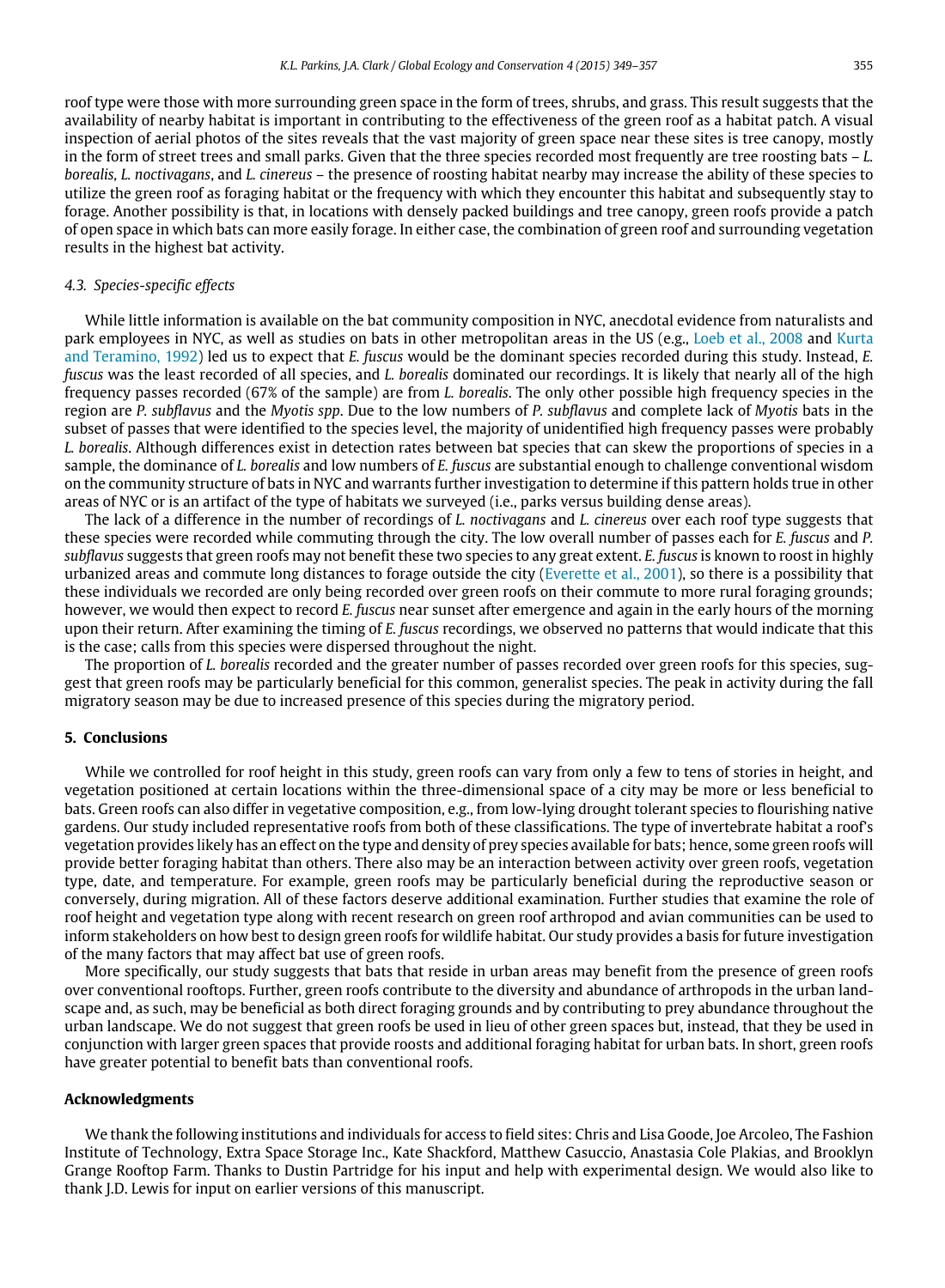#### **References**

<span id="page-7-20"></span><span id="page-7-16"></span>Avila-Flores, R., Fenton, M.B., [2005. Use of spatial features by foraging insectivorous bats in a large urban landscape. J. Mammal. 86, 1193–1204.](http://refhub.elsevier.com/S2351-9894(15)00084-0/sbref1) Baumann, N., [2007. Ground-nesting birds on green roofs in Switzerland: Preliminary observations. Urban Habitats 4, 1–14.](http://refhub.elsevier.com/S2351-9894(15)00084-0/sbref2)

<span id="page-7-9"></span>Berndtsson, J.C., [2010. Green roof performance towards management of runoff water quantity and quality: A review. Ecol. Eng. 36, 351–360.](http://refhub.elsevier.com/S2351-9894(15)00084-0/sbref3)

<span id="page-7-18"></span>Boyles, J.G., Cryan, P.M., McCracken, G.F., Kunz, T.H., 2011. Economic importance of bats in agriculture. Science 332, 41–42. [http://dx.doi.org/10.1126/](http://dx.doi.org/10.1126/science.1201366) [science.1201366.](http://dx.doi.org/10.1126/science.1201366)

<span id="page-7-12"></span>Braaker, S., Ghazoul, J., Obrist, M.K., Moretti, M., [2014. Habitat connectivity shapes urban arthropod communities: the key role of green roofs. Ecology 95,](http://refhub.elsevier.com/S2351-9894(15)00084-0/sbref5) 1010–1021.

<span id="page-7-13"></span>Brenneisen, S., [2007. Space for urban wildlife: Designing green roofs as habitats in Switzerland. Urban Habitats 4, 27–36.](http://refhub.elsevier.com/S2351-9894(15)00084-0/sbref6)

<span id="page-7-27"></span>Coleman, J.L., Barclay, R.M.R., [2012. Urbanization and the abundance and diversity of Prairie bats. Urban Ecosyst. 15, 87–102.](http://refhub.elsevier.com/S2351-9894(15)00084-0/sbref7)

<span id="page-7-14"></span>Colla, S.R., Willis, E., Packer, L., [2009. Can green roofs provide habitat for urban bees \(](http://refhub.elsevier.com/S2351-9894(15)00084-0/sbref8)*Hymenoptera: Apidae*)? Cities Environ. 2, 1–12.

<span id="page-7-0"></span>Czech, B., Krausman, P., Devers, P., [2000. Economic associations among causes of species endangerment in the United States. BioScience 50, 593–601.](http://refhub.elsevier.com/S2351-9894(15)00084-0/sbref9)

<span id="page-7-33"></span>Dixon, M.D., 2011. Relationship between land cover and insectivorous bat activity in an urban landscape. Urban Ecosyst. 15, 683–695. [http://dx.doi.org/10.](http://dx.doi.org/10.1007/s11252-011-0219-y) [1007/s11252-011-0219-y.](http://dx.doi.org/10.1007/s11252-011-0219-y)

<span id="page-7-28"></span>Duchamp, J.E., Swihart, R.K., [2008. Shifts in bat community structure related to evolved traits and features of human-altered landscapes. Landsc. Ecol. 23,](http://refhub.elsevier.com/S2351-9894(15)00084-0/sbref11) 849–860.

<span id="page-7-52"></span>Everette, A.L., OShea, T.J., Ellison, L.E., Stone, L.A., McCance, J.L., [2001. Bat use of a high-plains urban wildlife refuge. Wildl. Soc. Bull. 29, 967–973.](http://refhub.elsevier.com/S2351-9894(15)00084-0/sbref12)

<span id="page-7-41"></span><span id="page-7-17"></span>Fukui, D., Murakami, M., Nakano, S., Aoi, T., 2006. Effect of emergent aquatic insects on bat foraging in a riparian forest. J. Anim. Ecol. 75, 1252-1258. Gedge, D., Kadas, G., [2005. Green roofs and biodiversity. Biologist 52, 1–9.](http://refhub.elsevier.com/S2351-9894(15)00084-0/sbref14)

<span id="page-7-24"></span>Gehrt, S.D., Chelsvig, J.E., [2003. Bat activity in an urban landscape: Patterns at the landscape and microhabitat scale. Ecology 13, 939–950.](http://refhub.elsevier.com/S2351-9894(15)00084-0/sbref15)

<span id="page-7-23"></span>Gehrt, S.D., Chelsvig, J.E., [2004. Species-specific patterns of bat activity in an urban landscape. Ecology 14, 1–12.](http://refhub.elsevier.com/S2351-9894(15)00084-0/sbref16)

<span id="page-7-8"></span>Getter, K.L., Rowe, D.B., [2006. The role of extensive green roofs in sustainable development. HortScience 41, 1276–1285.](http://refhub.elsevier.com/S2351-9894(15)00084-0/sbref17)

<span id="page-7-39"></span>Griffin, D.R., [1958. Listening in the Dark. Yale University Press, New Haven, CT.](http://refhub.elsevier.com/S2351-9894(15)00084-0/sbref18)

<span id="page-7-40"></span>Griffin, D.R., Webster, F.A., Michael, C.R., [1960. The echolocation of flying insects by bats. Anim. Behav. 8, 141–154.](http://refhub.elsevier.com/S2351-9894(15)00084-0/sbref19)

<span id="page-7-42"></span><span id="page-7-35"></span>Grindal, S.D., Morissette, J.L., Brigham, R.M., [1999. Concentration of bat activity in riparian habitats over an elevational gradient. Can. J. Zool. 77, 972–977.](http://refhub.elsevier.com/S2351-9894(15)00084-0/sbref20) Hayes, J.P., [1997. Temporal variation in activity of bats and the design of echolocation-monitoring studies. J. Mammal. 78, 514–524.](http://refhub.elsevier.com/S2351-9894(15)00084-0/sbref21)

<span id="page-7-38"></span>Hayes, J.P., [2000. Assumptions and practical considerations in the design and interpretation of echolocation-monitoring studies. Acta Chiropterol. 2,](http://refhub.elsevier.com/S2351-9894(15)00084-0/sbref22)

<span id="page-7-21"></span>225–236. Hourigan, C.L., Catterall, C.P., Jones, D., Rhodes, M., [2010. The diversity of insectivorous bat assemblages among habitats within a subtropical urban](http://refhub.elsevier.com/S2351-9894(15)00084-0/sbref23)

landscape. Austral Ecol. 35, 849–857.

<span id="page-7-25"></span>Hourigan, C.L., Johnson, C., Robson, S.K.A., 2006. The structure of a micro-bat community in relation to gradients of environmental variation in a tropical urban area. Urban Ecosyst. 9, 67–82. [http://dx.doi.org/10.1007/s11252-006-7902-4.](http://dx.doi.org/10.1007/s11252-006-7902-4)

<span id="page-7-48"></span>Jameson, J.W., Willis, C.K.R., [2014. Activity of tree bats at anthropogenic tall structures: Implications for mortality of bats at wind turbines. Anim. Behav.](http://refhub.elsevier.com/S2351-9894(15)00084-0/sbref25) 97, 145–152.

<span id="page-7-26"></span><span id="page-7-15"></span>Jung, K., Kalko, E.K.V., [2011. Adaptability and vulnerability of high flying Neotropical aerial insectivorous bats to urbanization. Divers. Distrib. 17, 262–274.](http://refhub.elsevier.com/S2351-9894(15)00084-0/sbref26) Kadas, G., [2007. Rare invertebrates colonizing green roofs in London. Urban Habitats 4, 66–86.](http://refhub.elsevier.com/S2351-9894(15)00084-0/sbref27)

<span id="page-7-37"></span>Kalcounis, M.C., Hobson, K.A., Brigham, R.M., Hecker, K.R., [1999. Bat activity in the boreal forest: Importance of stand type and vertical strata. J. Mammal.](http://refhub.elsevier.com/S2351-9894(15)00084-0/sbref28) 80, 673–682.

<span id="page-7-47"></span>Kalcou[nis-Ruppell, M.C., Briones, K.M., Homyack, J.A., Petric, R., Marshall, M.M., Miller, D.A.,](http://refhub.elsevier.com/S2351-9894(15)00084-0/sbref29) 2013. Hard forest edges act as conduits, not filters, for bats. Wildl. Soc. Bull. 37, 571–576.

<span id="page-7-19"></span>Kunz, T.H., Braun de Torrez, E., Bauer, D., Lobova, T., Fleming, T.H., 2011. Ecosystem services provided by bats. Ann. New York Acad. Sci. 1223, 1–38. [http://dx.doi.org/10.1111/j.1749-6632.2011.06004.x.](http://dx.doi.org/10.1111/j.1749-6632.2011.06004.x)

<span id="page-7-51"></span>Kurta, A., Teramino, J.A., [1992. Bat community structure in an urban park. Ecography 15, 257–261.](http://refhub.elsevier.com/S2351-9894(15)00084-0/sbref31)

<span id="page-7-2"></span>Lockwood, J.L., Brooks, T.M., McKinney, M.L., [2000. Taxonomic homogenization of the global avifauna. Anim. Conserv. 3, 27–35.](http://refhub.elsevier.com/S2351-9894(15)00084-0/sbref32)

<span id="page-7-29"></span>Loeb, S.C., Post, C.J., Hall, S.T., [2008. Relationship between urbanization and bat community structure in national parks of the southeastern US. Urban](http://refhub.elsevier.com/S2351-9894(15)00084-0/sbref33) Ecosyst. 12, 197–214.

<span id="page-7-30"></span>Luck, G.W., Smallbone, L., Threlfall, C., Law, B., 2013. Patterns in bat functional guilds across multiple urban centres in south-eastern Australia. Landsc. Ecol. 28, 455–469. [http://dx.doi.org/10.1007/s10980-012-9842-0.](http://dx.doi.org/10.1007/s10980-012-9842-0)

<span id="page-7-43"></span><span id="page-7-6"></span>Marzluff, J.M., Rodewald, A.D., [2008. Conserving biodiversity in urbanizing areas: Nontraditional views from a bird's perspective. Cities Environ. 1, 1–27.](http://refhub.elsevier.com/S2351-9894(15)00084-0/sbref35) McCracken, G.F., Gillam, E.H., Westbrook, J.K., Lee, Y.F., Jensen, M.L., Balsley, B.B., 2007. Brazilian free-tailed bats (*Tadarida brasiliensis: Molossidae, Chiroptera*)

at high altitude: links to migratory insect populations. Integr. Comp. Biol. 48, 107–118. [http://dx.doi.org/10.1093/icb/icn033.](http://dx.doi.org/10.1093/icb/icn033)

<span id="page-7-5"></span>Mcdonald, R.I., Marty, K.L., Forman, R.T.T., [2008. The implications of current and future urbanization for global protected areas and biodiversity](http://refhub.elsevier.com/S2351-9894(15)00084-0/sbref37)

conservation. Biol. Conserv. 141, 1695–1703. McKinney, M.L., [2002. Urbanization, biodiversity, and conservation. BioScience 52, 883–890.](http://refhub.elsevier.com/S2351-9894(15)00084-0/sbref38)

<span id="page-7-1"></span>McKinney, M.L., [2008. Effects of urbanization on species richness: A review of plants and animals. Urban Ecosyst. 11, 161–176.](http://refhub.elsevier.com/S2351-9894(15)00084-0/sbref39)

<span id="page-7-3"></span>McKinney, M.L., Lockwood, J.L., [1999. Biotic homogenization: a few winners replacing many losers in the next mass extinction. Science 285, 1834–1836.](http://refhub.elsevier.com/S2351-9894(15)00084-0/sbref40)

<span id="page-7-46"></span>Miller, B.W., [2001. A new method for determining relative activity of free flying bats using a new activity index for acoustic monitoring. Acta Chirpoterol.](http://refhub.elsevier.com/S2351-9894(15)00084-0/sbref41) 3, 93–105.

<span id="page-7-11"></span>Obernd[orfer, E., Lundholm, J., Bass, B., Coffman, R.R., Doshi, H., Dunnett, N., Gaffin, S., Kohler, M., Liu, K.K.Y., Rowe, B.,](http://refhub.elsevier.com/S2351-9894(15)00084-0/sbref42) 2007. Green roofs as urban ecosystems: Ecological structures, functions, and services. BioScience 57, 823–833.

<span id="page-7-49"></span>O'Farrell, M.J., Gannon, W.L., [1999. A comparison of acoustic versus capture techniques for the inventory of bats. J. Mammal. 80, 24–30.](http://refhub.elsevier.com/S2351-9894(15)00084-0/sbref43)

<span id="page-7-36"></span>Parsons, S., Szewczak, J.M., [2009. Detecting, recording, and analyzing the vocalizations of bats. In: Kunz, T.H., Parsons, S. \(Eds.\), Ecological and Behavioral](http://refhub.elsevier.com/S2351-9894(15)00084-0/sbref44)

<span id="page-7-34"></span>Methods for the Study of Bats. The Johns Hopkins University Press, Baltimore, MD, pp. 91–111. Pearce, H., Walters, C.L., 2012. Do green roofs provide habitat for bats in urban areas? Acta Chiropterol. 14, 469–478. [http://dx.doi.org/10.3161/150811012X661774.](http://dx.doi.org/10.3161/150811012X661774)

<span id="page-7-50"></span>R Core Development Team, 2014. R: A language and environment for statistical computing.

<span id="page-7-22"></span>Rydell, J., [1992. Exploitation of insects around streetlamps by bats in Sweden. Funct. Ecol. 6, 744–750.](http://refhub.elsevier.com/S2351-9894(15)00084-0/sbref47)

<span id="page-7-7"></span>Savard, J.-P.L., Clergeau, P., Mennechez, G., [2000. Biodiversity concepts and urban ecosystems. Landsc. Urban Plann. 48, 131–142.](http://refhub.elsevier.com/S2351-9894(15)00084-0/sbref48)

<span id="page-7-44"></span>Schnitzler, H.-U., Kalko, E.K.V., [2001. Echolocation by insect-eating bats. BioScience 51, 557–569.](http://refhub.elsevier.com/S2351-9894(15)00084-0/sbref49)

<span id="page-7-10"></span>Smith, K.R., Roebber, P.J., 2011. Green roof mitigation potential for a proxy future climate scenario in Chicago, Illinois. J. Appl. Meteorol. Climatol. 50, 507–522. [http://dx.doi.org/10.1175/2010JAMC2337.1.](http://dx.doi.org/10.1175/2010JAMC2337.1)

<span id="page-7-45"></span>Szewczak, J.M., [2002. Advanced analysis techniques for identifying bat species. In: Brigham, R.M., Kalko, E.K.V., Jones, G., Parsons, S., Limpens, H.J.G.A. \(Eds.\),](http://refhub.elsevier.com/S2351-9894(15)00084-0/sbref51) Bat Echolocation Research: Tools, Techniques, Analysis. Bat Conservation International, Austin, TX.<br>Threlfall, C., Law, B., Penman, T., Banks, P.B., 2011. Ecological processes in urban landscapes: mechanisms influencing th

<span id="page-7-31"></span>insectivorous bats. Ecography 34, 814–826. [http://dx.doi.org/10.1111/j.1600-0587.2010.06939.x.](http://dx.doi.org/10.1111/j.1600-0587.2010.06939.x)

<span id="page-7-32"></span>Ulrey, W.A., Sparks, D.W., Ritzi, C.M., [2005. Bat communities in highly impacted areas: Comparing Camp Atterbury to the Indianapolis airport. Proc. Indian](http://refhub.elsevier.com/S2351-9894(15)00084-0/sbref53) Acad. Sci. 114, 73–76.

<span id="page-7-4"></span>United Nations, 2012. World urbanization prospects: The 2011 revision. United Nations, Department of Economic and Social Affairs Population Division, New York, New York, USA.